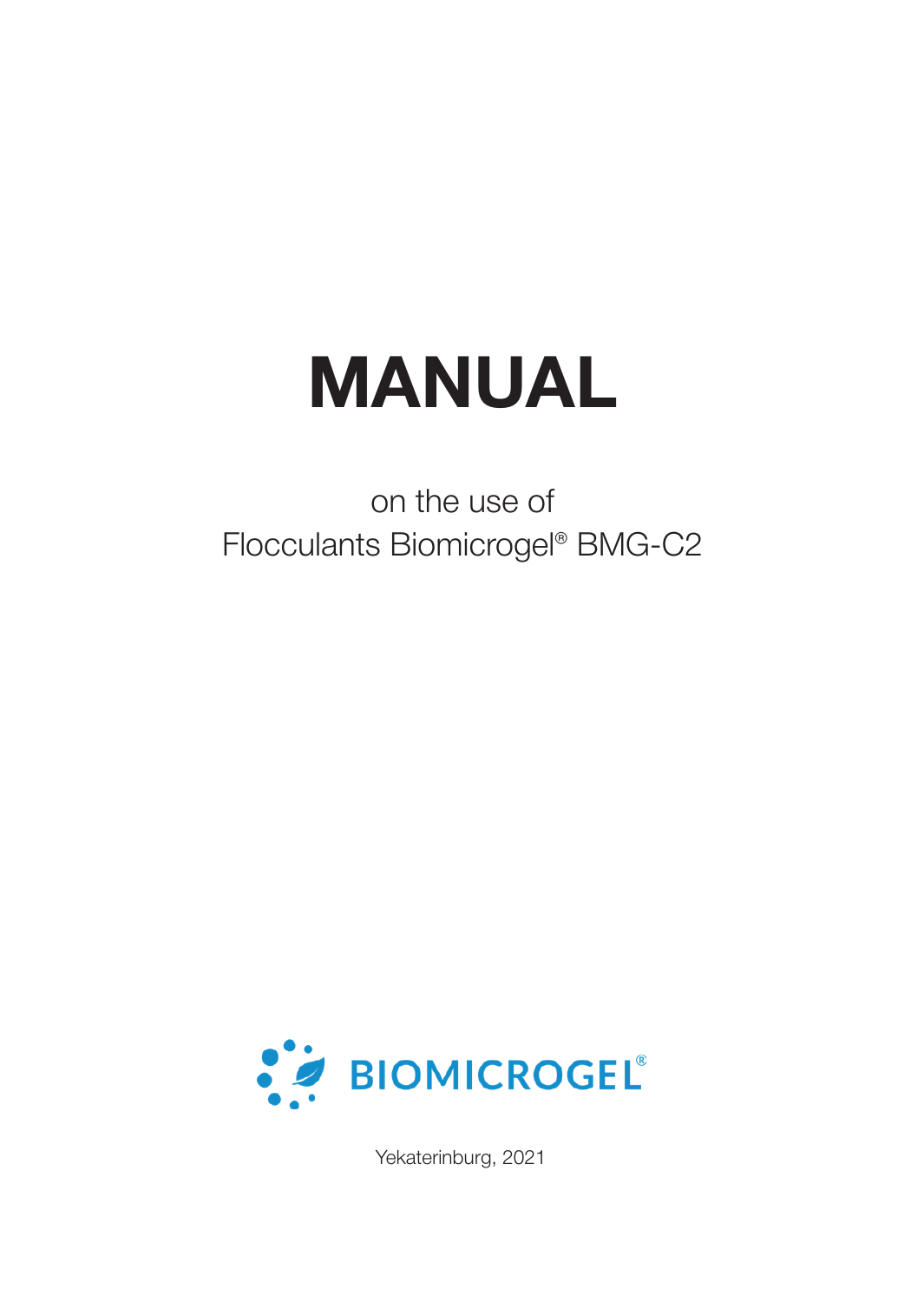The manual was developed in "SPC BioMicroGel", LLC on the basis of the technical specifications 20.16.59-002-20629059-2019 "Flocculant Biomicrogel®. Technical specifications".

# 1. General information

1.1 Flocculant Biomicrogel® BMG-C2 is produced according to TU specifications 20.16.59-002-20629059-2019

1.2 The flocculant is a microgel-based water-soluble biopolymer obtained by modifying cellulose-containing raw materials.

1.3 The flocculant is used to purify water from fats, oils, petroleum products and separate oil-water emulsions. It improves organoleptic and chemical quality indexes in the treatment of natural and waste waters of industrial plants.

1.4 The physical and chemical properties of the product are shown in Table 1

| Sr.<br>No.     | Parameter name                                                                                                    | Standard                                                                                            |
|----------------|-------------------------------------------------------------------------------------------------------------------|-----------------------------------------------------------------------------------------------------|
| 1              | <b>External view</b>                                                                                              | Depending on the brand,<br>a homoge-neous transparent liquid<br>or paste free of foreign inclusions |
| $\mathfrak{D}$ | Color                                                                                                             | Light grey                                                                                          |
| 3              | The hydrogen indicator:<br>0.5 % aqueous solution, pH<br>2.0 % aqueous solution, pH                               | $6 - 10$<br>$7 - 10$                                                                                |
| $\overline{4}$ | ДDynamic viscosity according<br>to Brookfield<br>0.5 % aqueous solution, MPa*s\<br>2.0 % aqueous solution, MPa*s\ | 700-720<br>30000-35000                                                                              |
| 5              | Density of 0.5 %<br>aqueous solution, kg/m <sup>3</sup>                                                           | $1,01 - 1,03$                                                                                       |
| 6              | The waste water temperature<br>at which the reagent remains<br>oper-ational. C°                                   | From 0 to $+85$                                                                                     |

Table 1. The physical and chemical properties of the product flocculant

1.5 The flocculant is harmless to a human body if properly stored and used.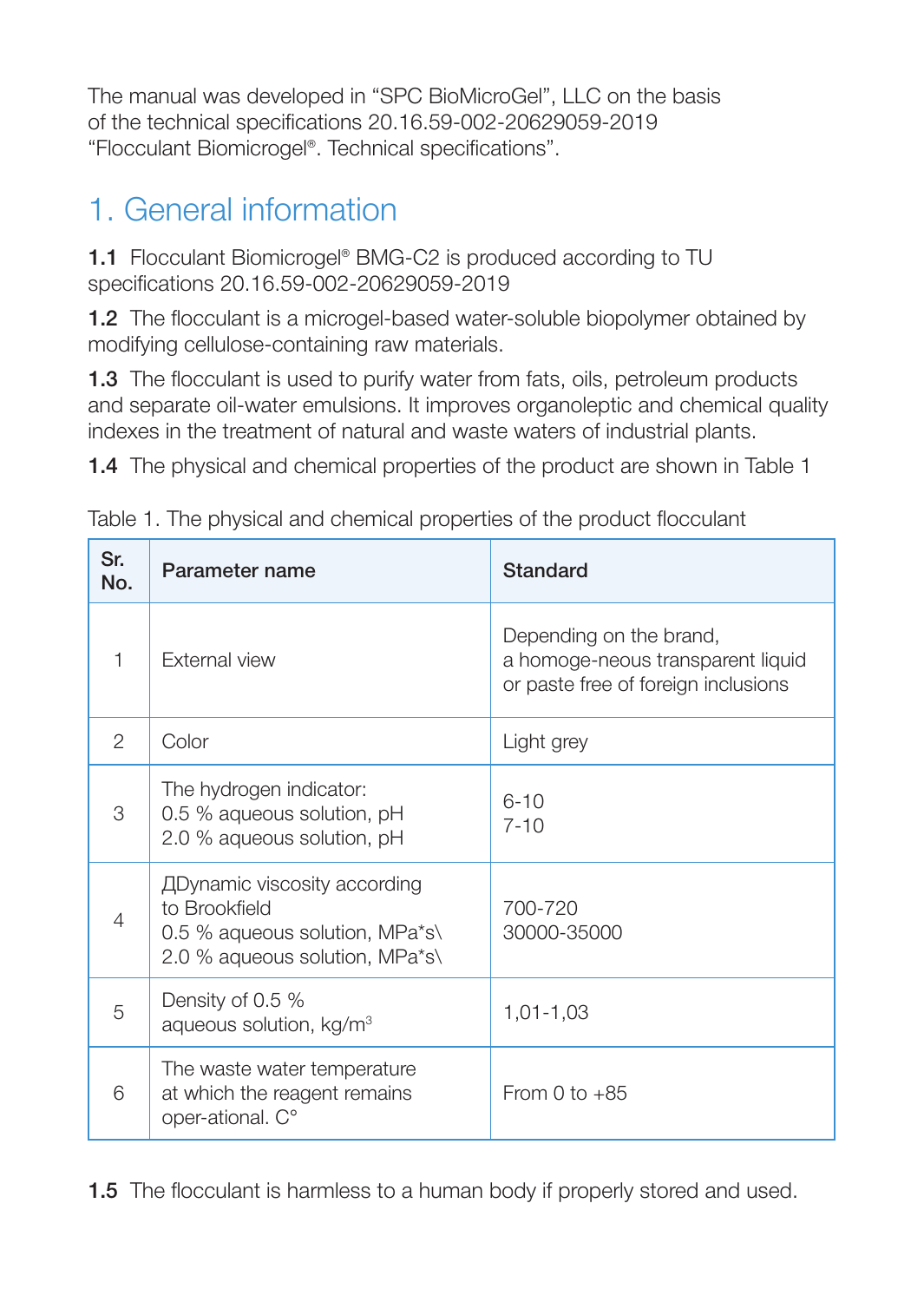**1.6** The flocculant does not have allergic and cumulative properties. It is non-toxic.

1.7 In case of ignition of a polymer container, finely-pulverized water, chemical or air-mechanical foam, sand, and all types of fire extinguishers should be used to stop fire spreading.

1.8 In case of emergency situations, personal protective equipment should be used: small-size industrial gas mask PFM-1 with a multipurpose protective canister PZU, butyl rubber gloves, special protective clothing, and shoes.

1.9 The flocculant is ecofriendly.

1.10 Use a sealed container to collect wastes and or a contaminated product and then dispose of them as Class5 Hazardous. Dispose of non-returnable or ineli-gible containers as household wastes.

# 2. Method of application

2.1 The flocculant is used as an aqueous solution in combination with an Activator. Depending on the composition of the treated water, it can be used in combination with other reagents (coagulants, polyacrylamides, alkalis, acids, and etc.).

2.2 The flocculant is supplied as a ready - made reagent for dosing in the form of an aqueous solution with an active substance content of 0.5% and 2.0 %. If considered necessary, a solution with an active substance content of 2.0% can be diluted to the required concentration.

2.3 According to this manual, the flocculant and activator are dosed into purified water once (without correction).

2.3.1 An aqueous solution of flocculant is added into the purified water with intensive stirring. A static mixer or a container with a mechanical stirrer can be used for stirring.

2.3.2 Approximate dosages of flocculant are 1-5 mg/dm3 measured by dry matter or 0.2-1.0 ml/l (0.2-1.0 l / m3) measured by treated water. The required volume of flocculant for wastewater treatment is determined during laboratory ex-periments.

2.3.3 After adding the flocculant to the treated water, an aqueous solution of the aluminum polyoxychloride activator is dosed with intensive stirring (~400 rpm) for 100-120 seconds. Otherwise, the water should flow through a static mixer for homogeneous distribution of the reagent in the entire volume of the treated water.

2.4 After stirring is over, a sediment flocculant is formed. It contains a contaminant which settles to the bottom or floats up depending on the type of contamination.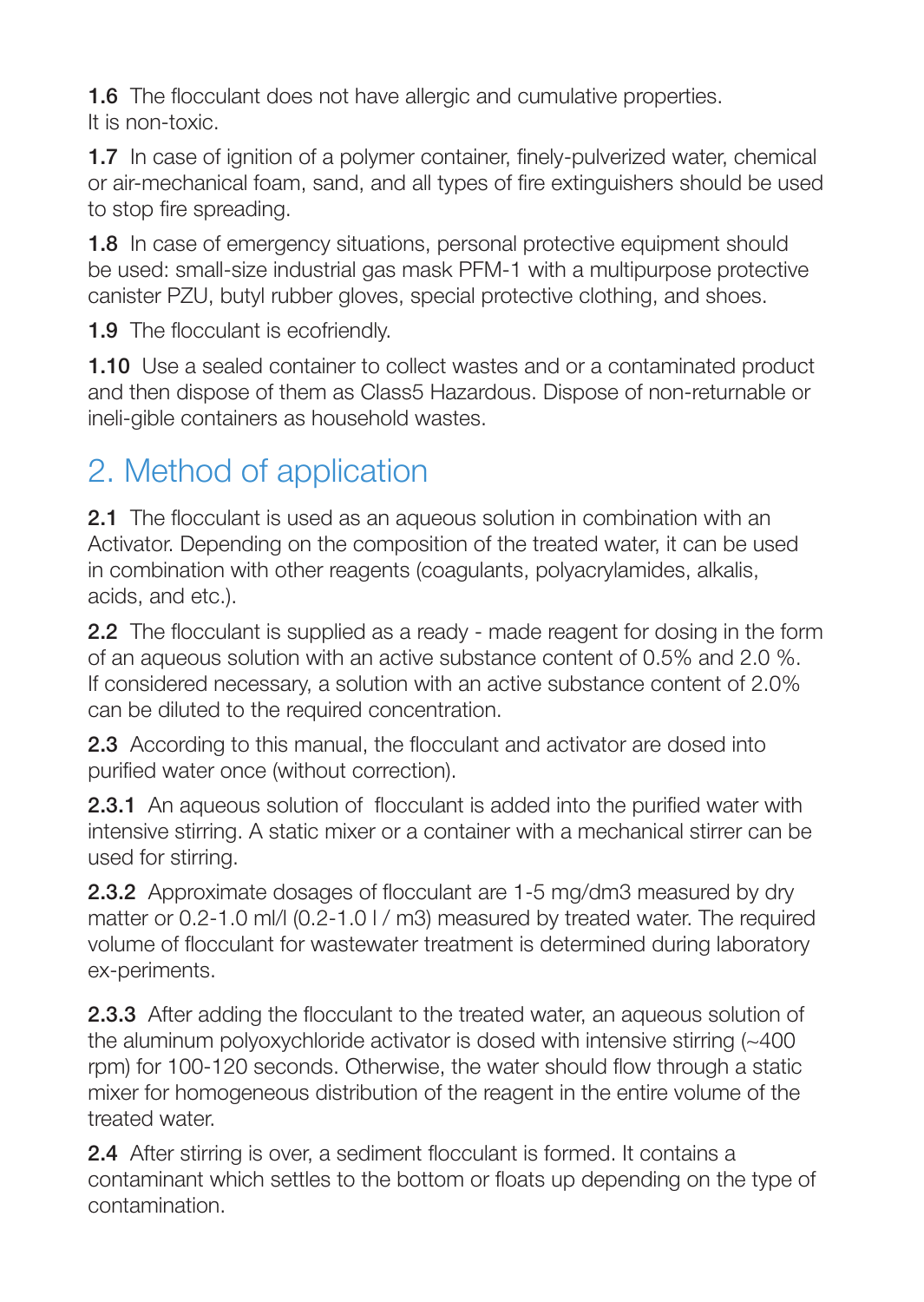2.5 Subsequently, the formed sediment must be separated (extracted) from the treated water. The following technological processes are used for separation: flocculation, flotation, filtration, settling, mechanical dehydration.

2.6 The flocculant is not used in everyday life.

# 3. Methodology for efficiency evaluation of water purification from petro-leum products, dose selection of Flocculant Biomicrogel® BMG-C2

The method is based on the interaction between a flocculant solution (series C) and aggregates of petroleum products-aluminum polyoxychloride.

#### 3.1 Equipment, reagents, solutions

- Laboratory dispersant IKA T25 ULTRA TURRAX with a stirring frequency of 15,000 rpm
- Turbidimeter HACH 2100Q
- Magnetic stirrer IKA RH digital with heating
- Laboratory scales ВЛТЭ-3100T (3100g, 0.1 g)
- Glass test tube 50 ml, GOST 1770
- Glass B-1-50 TS, GOST 25336
- Glass B-1250 TS, GOST 25336
- Glass B-1-1000 TS, GOST 25336
- Glass pipette 5ML, GOST 29227
- Cylindrical separating funnel ВД-1-500, GOST 25336
- Distilled water, GOST 6709
- Analytical scales AND HR-150AZ
- Coagulant Aqua-Aurat 30 TU 2163-069-00205067-2007
- Flocculant Biomicrogel® BMG-C200.5-01
- Mobil oil "Mobil", or any available synthetic engine oil;

It is acceptable to use other measuring instruments with metrological characteris-tics no worse than those indicated.

#### 3.2 Preparation for the experiment

3.2.1 Preparation of a 0.5% solution of flocculant from a 2% solution.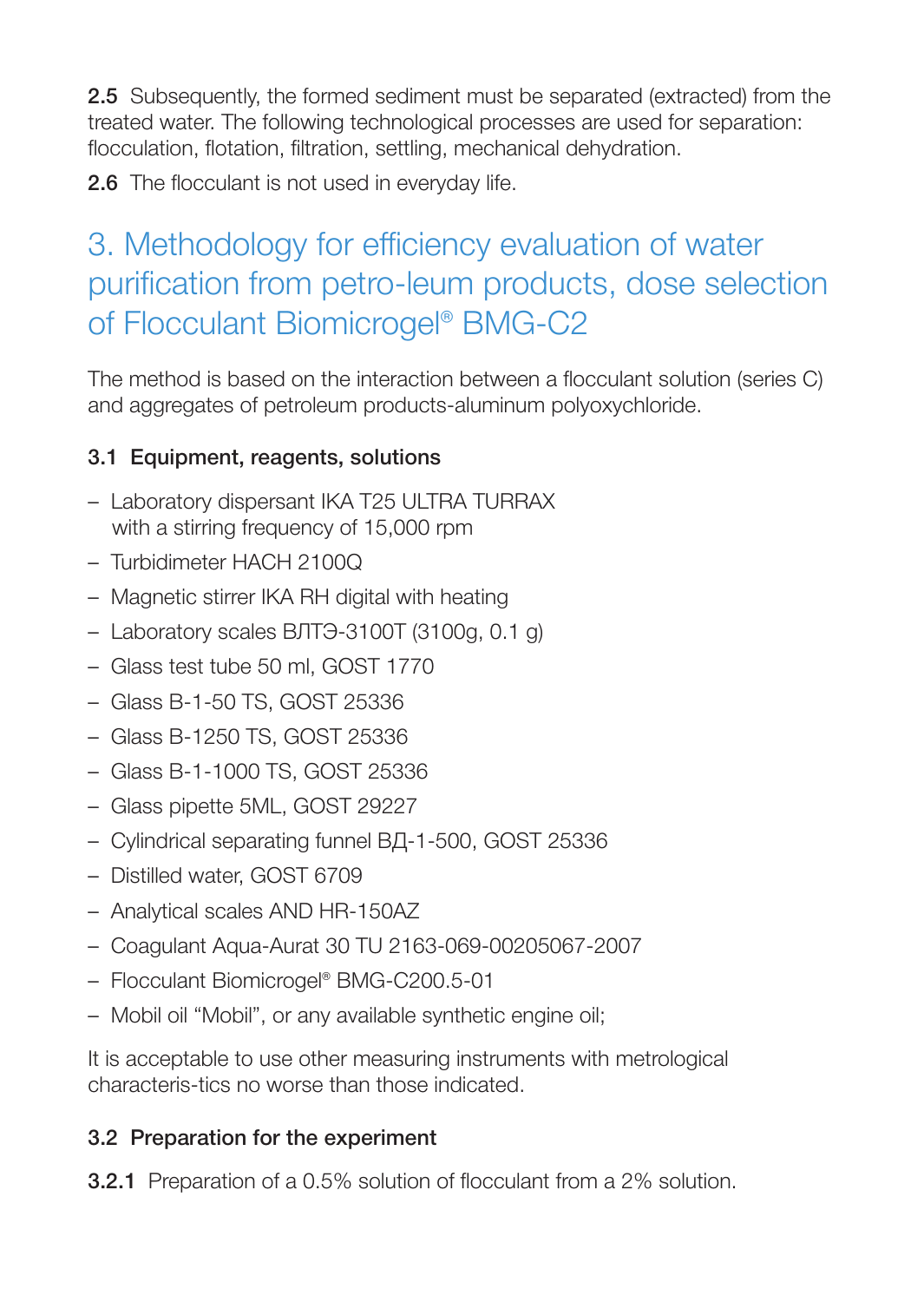Weigh 2.5 g of the BMG-C2 flocculant gel on the analytical scales and dissolve it in 100 ml of distilled water with a magnetic stirrer until it is completely dissolved.

3.2.2 Preparation of a 2% solution of aluminum polyoxychloride coagulant from Aqua-Aurat 30 with an active part content of 30% in the marketable product. Weigh 2.0 g of the coagulant Agua-Aurat 30 on the analytical scales and dissolve it in 100 ml of distilled water with a magnetic stirrer until it is completely dissolved.

3.2.3 Preparation of the model emulsion.

Take 1 ml of engine oil with a pipette and add it to a glass with 1000 ml of distilled water, then stir it with a laboratory dispersant for 5 minutes at a rate of 1500 rpm.

3.2.4 When determining the specific dose of reagents to purify wastewater from petroleum products during the experiment, the initial wastewater should be purified; the model emulsion is not applied.

#### 3.3 Experimental section

**3.3.1** Put a glass with a model emulsion or wastewater on a magnetic stirrer and run the stirrer at a rate of 200 rpm. Use a pipette to add 1 ml of a 2% solution of Aqua-Aurat 30 coagulant into a glass with a model emulsion and stir the mixture for 2 minutes at a rate of 200 rpm. Subsequent adjustments are not allowed.

3.3.2 Add 1 ml of the flocculant solution. After the reagents are added, reduce the stirring rate to the minimum (the recommended value is 10-30 rpm) and continue stirring for 3 minutes.

3.3.3 When stirring is complete, a sediment of BMG-C2 Flocculant with petroleum products is formed, and it floats up or settles to the bottom within 5 minutes. If a visible sediment is absent, the wastewater sample is treated by dosing visible re-agents in increments of 1 ml.

**3.3.4** The given mixture is separated with a separating funnel. To check flocculant BMG-2 efficiency, the lower transparent layer is selected.

3.3.5 A turbidimeter is used to evaluate purification efficiency (measurements are conducted according to the user manual). The turbidity should not exceed the value of 15 FNU (formazine Nephelometric Unit).

## 4. Processing of results

The complete result is taken as the arithmetic mean of two parallel defini-tions. The deviation should not exceed 1FNU.